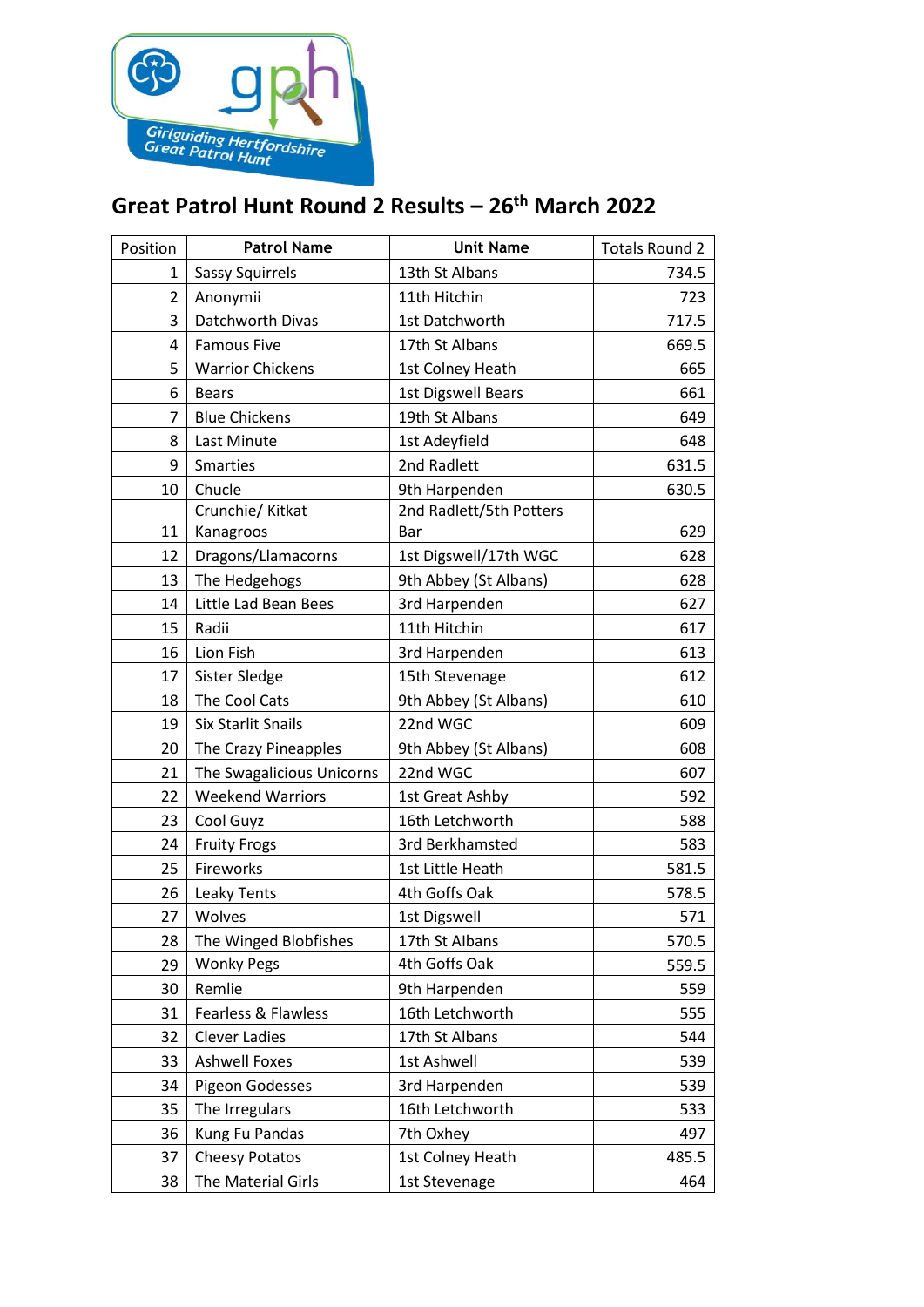

## **Great Patrol Hunt standings after round two**

| Position       | <b>Patrol Name</b>        | <b>Unit Name</b>          | <b>GRAND TOTAL</b> |
|----------------|---------------------------|---------------------------|--------------------|
| $\mathbf{1}$   | Anonymii                  | 11th Hitchin              | 1416.5             |
| $\overline{2}$ | <b>Sassy Squirrels</b>    | 13th St Albans            | 1411               |
| 3              | <b>Famous Five</b>        | 17th St Albans            | 1367.5             |
| 4              | Datchworth Divas          | 1st Datchworth            | 1355               |
| 5              | Chucle                    | 9th Harpenden             | 1286.5             |
| 6              | <b>Blue Chickens</b>      | 19th St Albans            | 1277               |
| $\overline{7}$ | <b>Smarties</b>           | 2nd Radlett               | 1275               |
| 8              | <b>Bears</b>              | <b>1st Digswell Bears</b> | 1269.5             |
| 9              | The Swagalicious Unicorns | 22nd WGC                  | 1247               |
| 10             | Little Lad Bean Bees      | 3rd Harpenden             | 1232.5             |
| 11             | <b>Six Starlit Snails</b> | 22nd WGC                  | 1157.5             |
| 12             | Cool Guyz                 | 16th Letchworth           | 1146               |
| 13             | Lion Fish                 | 3rd Harpenden             | 1145               |
| 14             | Leaky Tents               | 4th Goffs Oak             | 1142               |
| 15             | Wolves                    | 1st Digswell              | 1133.5             |
| 16             | Fearless & Flawless       | 16th Letchworth           | 1130.5             |
| 17             | The Winged Blobfishes     | 17th St Albans            | 1129.5             |
| 18             | <b>Weekend Warriors</b>   | 1st Great Ashby           | 1128               |
| 19             | The Irregulars            | 16th Letchworth           | 1122               |
| 20             | <b>Clever Ladies</b>      | 17th St Albans            | 1096.5             |
| 21             | Pigeon Godesses           | 3rd Harpenden             | 1088               |
| 22             | <b>Ashwell Foxes</b>      | 1st Ashwell               | 1073.5             |
| 23             | Kung Fu Pandas            | 7th Oxhey                 | 1067               |
| 24             | Fireworks                 | 1st Little Heath          | 1042.5             |
| 25             | <b>Warrior Chickens</b>   | 1st Colney Heath          | 665                |
| 26             | Last Minute               | 1st Adeyfield             | 648                |
|                | Crunchie/ Kitkat          | 2nd Radlett/5th Potters   |                    |
| 27             | Kanagroos                 | Bar                       | 629                |
| 28             | Dragons/Llamacorns        | 1st Digswell/17th WGC     | 628                |
| 29             | The Hedgehogs             | 9th Abbey (St Albans)     | 628                |
| 30             | Radii                     | 11th Hitchin              | 617                |
| 31             | Dragoons                  | 1st Digswell              | 612.5              |
| 32             | Sister Sledge             | 15th Stevenage            | 612                |
| 33             | The Cool Cats             | 9th Abbey (St Albans)     | 610                |
| 34             | The Crazy Pineapples      | 9th Abbey (St Albans)     | 608                |
| 35             | Kitkat Kanagroos          | 5th Potters Bar           | 591.5              |
| 36             | <b>Fruity Frogs</b>       | 3rd Berkhamsted           | 583                |